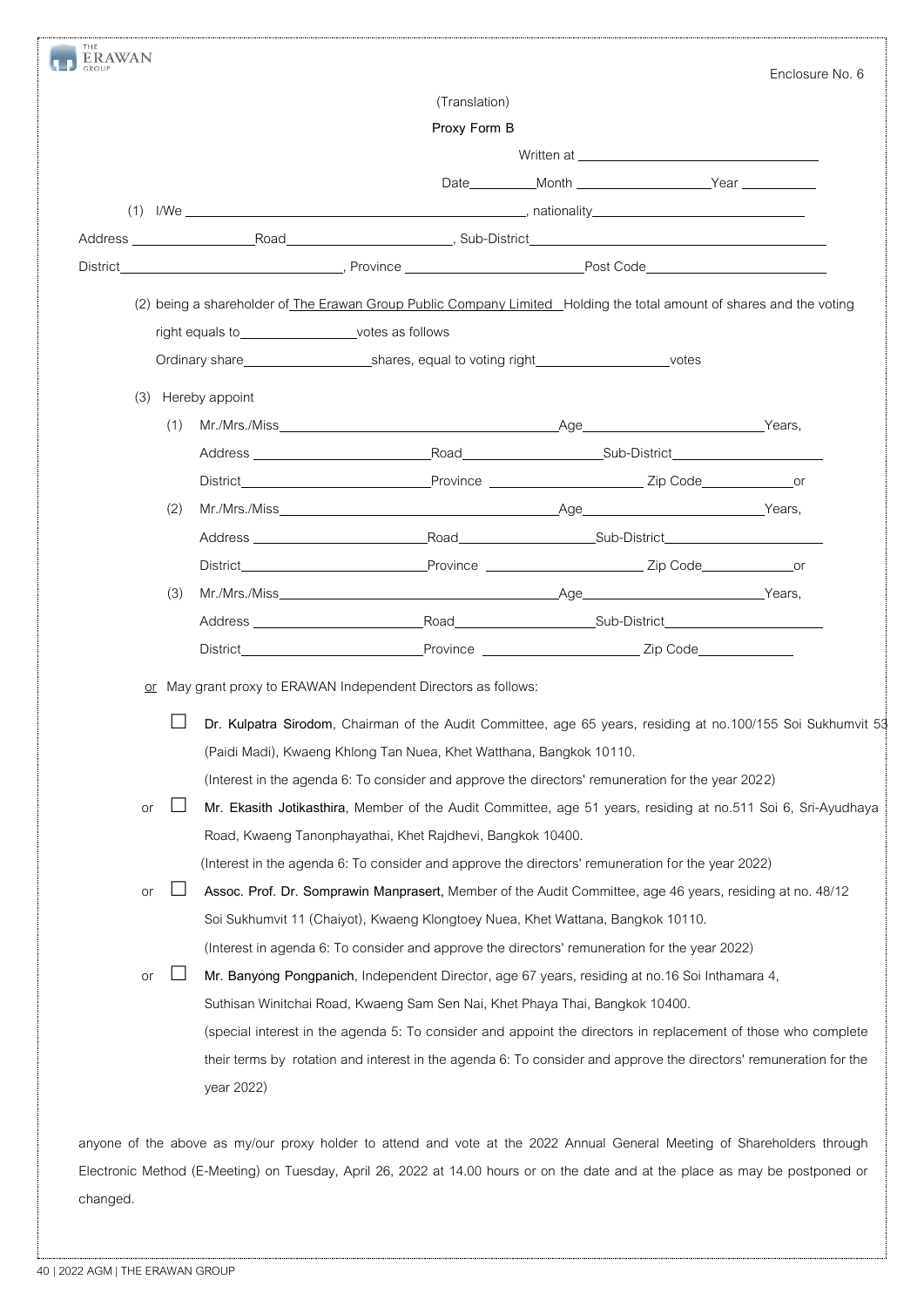| Enclosure No.6  |                                                                                                                                                                                                                                                                                                                                                                                                                                                                                                                                                                                                                                       |
|-----------------|---------------------------------------------------------------------------------------------------------------------------------------------------------------------------------------------------------------------------------------------------------------------------------------------------------------------------------------------------------------------------------------------------------------------------------------------------------------------------------------------------------------------------------------------------------------------------------------------------------------------------------------|
| (1)<br>Agenda 1 | I/We therefore would like to vote for each agenda item as follows:<br>To acknowledge the 2021 AGM minutes.<br>The proxy holder shall vote independent as to his/her consideration.<br>(A)<br>The proxy holder shall vote according to the shareholder's requirement as follows.<br>(B)<br>Approve<br>Disapprove<br>Abstain                                                                                                                                                                                                                                                                                                            |
| Agenda 2        | To acknowledge the Company's operating results for the year 2021.<br>(A) The proxy holder shall vote independent as to his/her consideration.<br>(B)<br>The proxy holder shall vote according to the shareholder's requirement as follows.<br>Approve<br>Disapprove<br>Abstain                                                                                                                                                                                                                                                                                                                                                        |
| Agenda 3        | To consider and approve the Audited Financial Statements for the year ended December 31, 2021 including<br>the auditor's report.<br>(A) The proxy holder shall vote independent as to his/her consideration.<br>The proxy holder shall vote according to the shareholder's requirement as follows.<br>(B)<br>Approve<br>Disapprove<br>Abstain                                                                                                                                                                                                                                                                                         |
| Agenda 4        | To consider and approve the omission of dividend payment for the fiscal year 2021.<br>The proxy holder shall vote independent as to his/her consideration.<br>(A)<br>(B)<br>The proxy holder shall vote according to the shareholder's requirement as follows.<br>Disapprove<br>Approve<br>Abstain                                                                                                                                                                                                                                                                                                                                    |
| Agenda 5        | To consider and appoint the directors in replacement of those who complete their terms by rotations.<br>The proxy holder shall vote independent as to his/her consideration.<br>(A)<br>(B)<br>The proxy holder shall vote according to the shareholder's requirement as follows.<br>Vote for all the nominated candidates as a whole.<br>Disapprove<br>Abstain<br>Approve<br>Vote for an individual nominee.<br>$\Box$ Approve<br>Disapprove<br>Abstain<br>1. Mr. Chanin Vongkusolkit<br>$\Box$ Approve<br>Disapprove<br>Abstain<br>2. Mr. Banyong Pongpanich<br>$\Box$ Approve<br>Disapprove<br>Abstain<br>3. Mr. Gavin Vongkusolkit |
| Agenda 6        | To consider and approve the directors' remuneration for the year 2022<br>The proxy holder shall vote independent as to his/her consideration.<br>(A)<br>(B)<br>The proxy holder shall vote according to the shareholder's requirement as follows.<br>Disapprove<br>Abstain<br>Approve                                                                                                                                                                                                                                                                                                                                                 |
| Agenda 7        | To consider and appoint the auditors and approve the audit fee for the year 2022<br>(A) The proxy holder shall vote independent as to his/her consideration.<br>(B) The proxy holder shall vote according to the shareholder's requirement as follows.<br>Disapprove<br>Abstain<br>Approve                                                                                                                                                                                                                                                                                                                                            |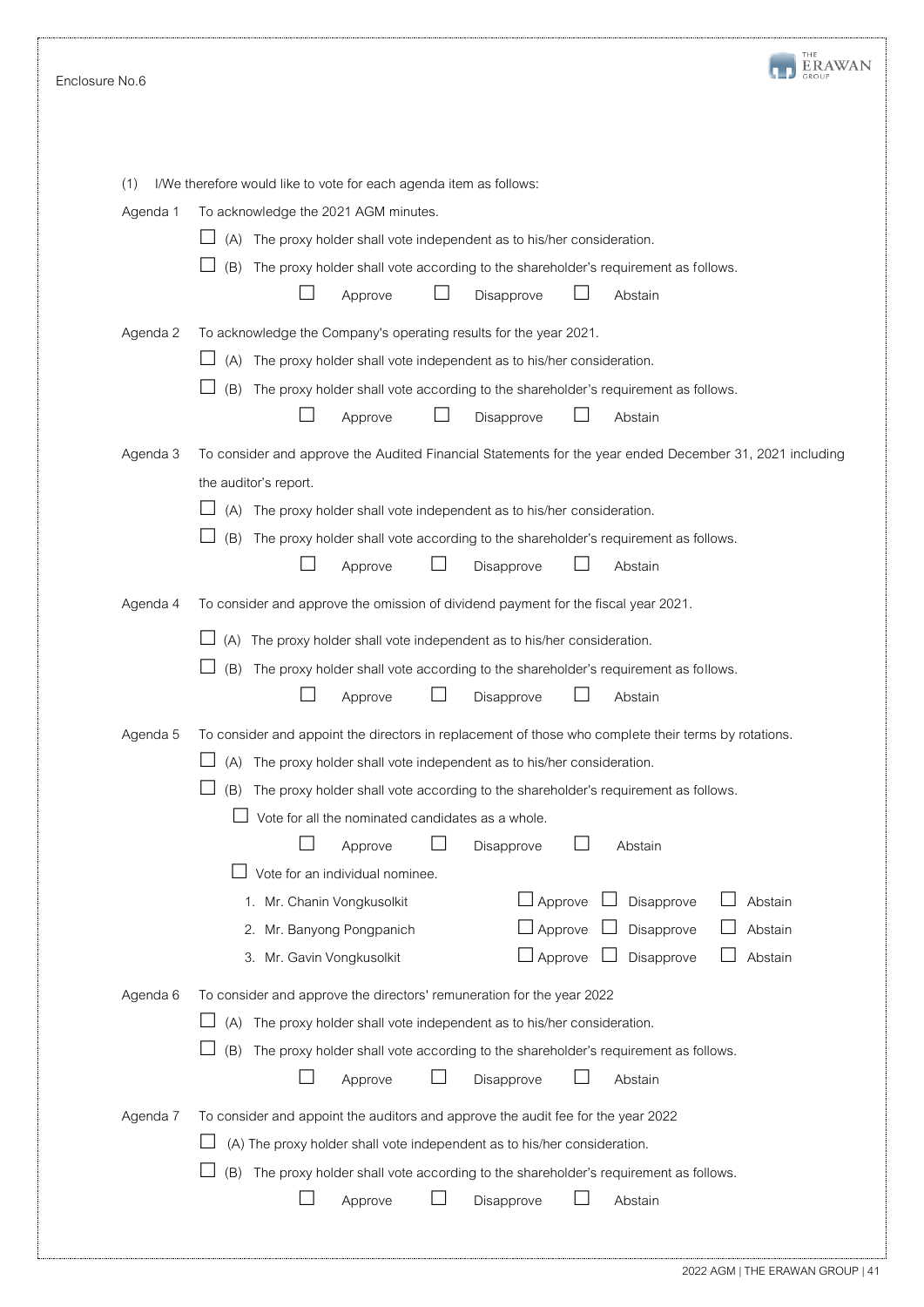| ERAWAN                                         |                                                                                                                              | Enclosure No. 6 |
|------------------------------------------------|------------------------------------------------------------------------------------------------------------------------------|-----------------|
|                                                |                                                                                                                              |                 |
|                                                |                                                                                                                              |                 |
| Agenda 8<br>Others (If any)                    |                                                                                                                              |                 |
|                                                | (A) The proxy holder shall vote independent as to his/her consideration.                                                     |                 |
|                                                | (B) The proxy holder shall vote according to the shareholder's requirement as follows.                                       |                 |
|                                                | Approve<br>Disapprove                                                                                                        | Abstain         |
|                                                |                                                                                                                              |                 |
|                                                | (2) Voting of proxy holder in any agenda that is not as specified in this proxy shall be considered as invalid and not my    |                 |
| voting as a shareholder.                       |                                                                                                                              |                 |
|                                                | (3) In case I have not declared a voting intention in any agendas, or my determination is not clear or in case the meeting   |                 |
|                                                | considers or passes resolutions in any matters apart from those agenda specified above, including the case that there is any |                 |
|                                                | amendment of addition of any fact, the proxy holder shall have the right to consider and vote as to his/her consideration.   |                 |
|                                                | Any business carried on by the proxy holder in the said meeting, except the proxy holder does not vote as I/We specify in    |                 |
|                                                | the proxy form, shall be deemed as having been carried out by myself/ourselves in all respects.                              |                 |
|                                                |                                                                                                                              |                 |
|                                                |                                                                                                                              |                 |
|                                                |                                                                                                                              |                 |
|                                                |                                                                                                                              |                 |
|                                                |                                                                                                                              |                 |
|                                                |                                                                                                                              |                 |
|                                                |                                                                                                                              |                 |
|                                                |                                                                                                                              |                 |
|                                                |                                                                                                                              | Proxy Holder    |
|                                                |                                                                                                                              |                 |
|                                                |                                                                                                                              |                 |
|                                                |                                                                                                                              |                 |
| Remarks:                                       |                                                                                                                              |                 |
| 1.                                             | A shareholder shall appoint only one proxy holder to attend and vote at the Meeting. A shareholder may not split shares      |                 |
|                                                | and appoint more than one proxy holder in order to split votes.                                                              |                 |
| 2.                                             | In agenda regarding the appointment of directors, the ballot can be either for all the nominate candidates as a whole or     |                 |
| for an individual nominee.                     |                                                                                                                              |                 |
| 3.                                             | In case there is any further agenda apart from specified above brought into consideration in the Meeting, the proxy          |                 |
| holder may use the Attachment to Proxy Form B. |                                                                                                                              |                 |